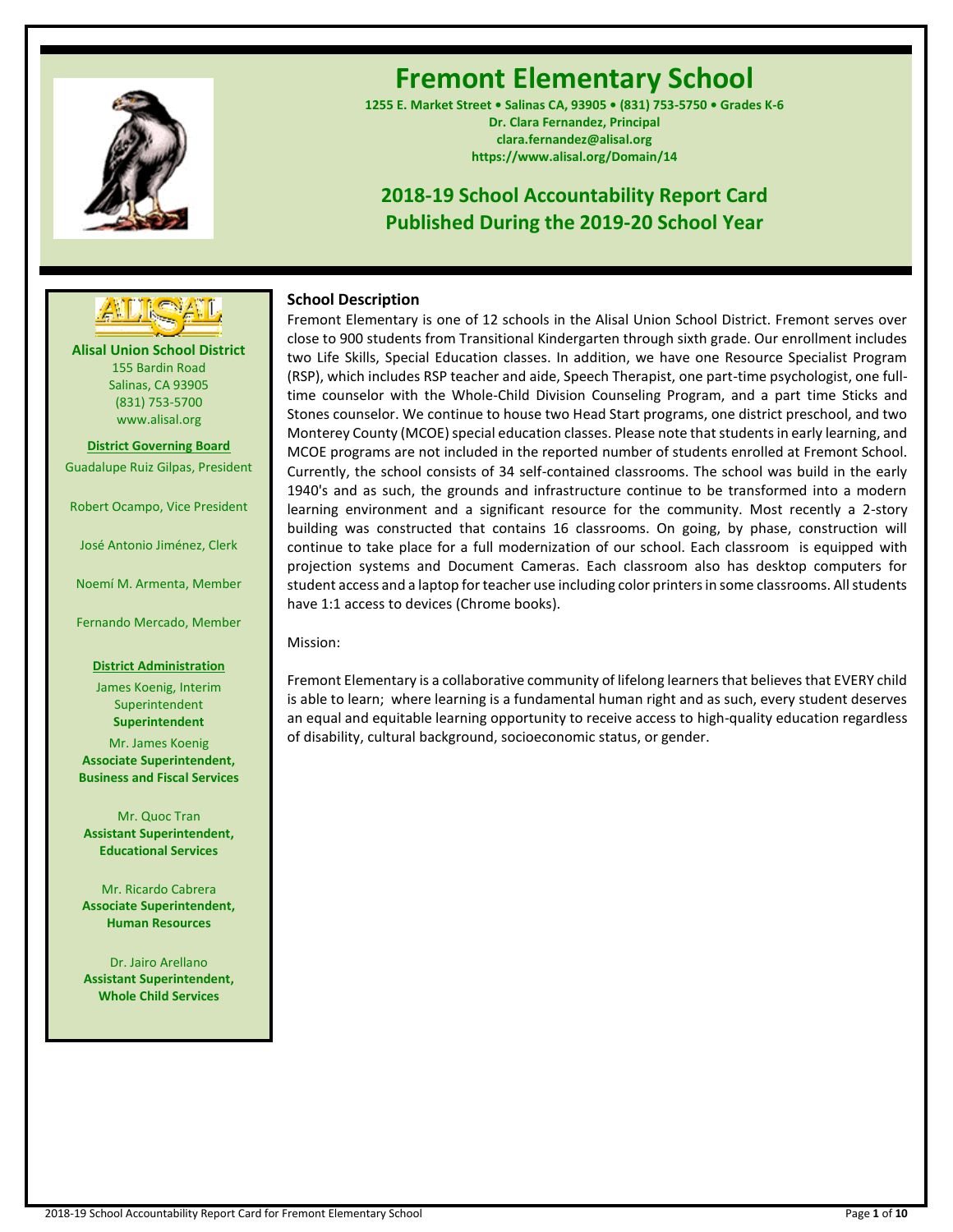## **About the SARC**

By February 1 of each year, every school in California is required by state law to publish a School Accountability Report Card (SARC). The SARC contains information about the condition and performance of each California public school. Under the Local Control Funding Formula (LCFF) all local educational agencies (LEAs) are required to prepare a Local Control and Accountability Plan (LCAP), which describes how they intend to meet annual school-specific goals for all pupils, with specific activities to address state and local priorities. Additionally, data reported in an LCAP is to be consistent with data reported in the SARC.

- For more information about SARC requirements, see the California Department of Education (CDE) SARC web page at [https://www.cde.ca.gov/ta/ac/sa/.](https://www.cde.ca.gov/ta/ac/sa/)
- For more information about the LCFF or LCAP, see the CDE LCFF web page at [https://www.cde.ca.gov/fg/aa/lc/.](https://www.cde.ca.gov/fg/aa/lc/)
- For additional information about the school, parents/guardians and community members should contact the school principal or the district office.

#### **2018-19 Student Enrollment by Grade Level**

| <b>Grade Level</b>      | <b>Number of Students</b> |
|-------------------------|---------------------------|
| Kindergarten            | 148                       |
| Grade 1                 | 101                       |
| Grade 2                 | 113                       |
| Grade 3                 | 127                       |
| Grade 4                 | 109                       |
| Grade 5                 | 119                       |
| Grade 6                 | 120                       |
| <b>Total Enrollment</b> | 837                       |

**2018-19 Student Enrollment by Group**

| Group                               | <b>Percent of Total Enrollment</b> |
|-------------------------------------|------------------------------------|
| American Indian or Alaska Native    | 0.7                                |
| Asian                               | 0.1                                |
| <b>Hispanic or Latino</b>           | 79.2                               |
| Native Hawaiian or Pacific Islander | 0.1                                |
| White                               | 2.7                                |
| <b>Two or More Races</b>            | 0.2                                |
| Socioeconomically Disadvantaged     | 94.5                               |
| <b>English Learners</b>             | 83.5                               |
| <b>Students with Disabilities</b>   | 7.4                                |
| <b>Foster Youth</b>                 | 0.1                                |
| <b>Homeless</b>                     | 11.9                               |

## **A. Conditions of Learning**

#### **State Priority: Basic**

The SARC provides the following information relevant to the State priority: Basic (Priority 1):

- Degree to which teachers are appropriately assigned and fully credentialed in the subject area and for the pupils they are teaching;
- Pupils have access to standards-aligned instructional materials; and • School facilities are maintained in good repair

| Scribbi Tacilities are maintained in good repair  |           |         |       |  |  |
|---------------------------------------------------|-----------|---------|-------|--|--|
| <b>Teacher Credentials for Fremont Elementary</b> | $17 - 18$ | $18-19$ | 19-20 |  |  |
| <b>With Full Credential</b>                       |           | 27      | 31    |  |  |
| Without Full Credential                           | 12        |         |       |  |  |
| Teaching Outside Subject Area of Competence       |           |         |       |  |  |

| <b>Teacher Credentials for Alisal Union School</b> | $17-18$ 18-19 | 19-20 |
|----------------------------------------------------|---------------|-------|
| <b>IWith Full Credential</b>                       |               | 399   |
| <b>Without Full Credential</b>                     |               | 49    |
| Teaching Outside Subject Area of Competence        |               |       |

**Teacher Misassignments and Vacant Teacher Positions at Fremont Elementary School**

| <b>Indicator</b>                    | 17-18 | 18-19 | $19 - 20$ |
|-------------------------------------|-------|-------|-----------|
| <b>Teachers of English Learners</b> |       |       |           |
| Total Teacher Misassignments*       |       |       |           |
| <b>Vacant Teacher Positions</b>     |       |       |           |

Note: "Misassignments" refers to the number of positions filled by teachers who lack legal authorization to teach that grade level, subject area, student group, etc.

\*Total Teacher Misassignments includes the number of Misassignments of Teachers of English Learners.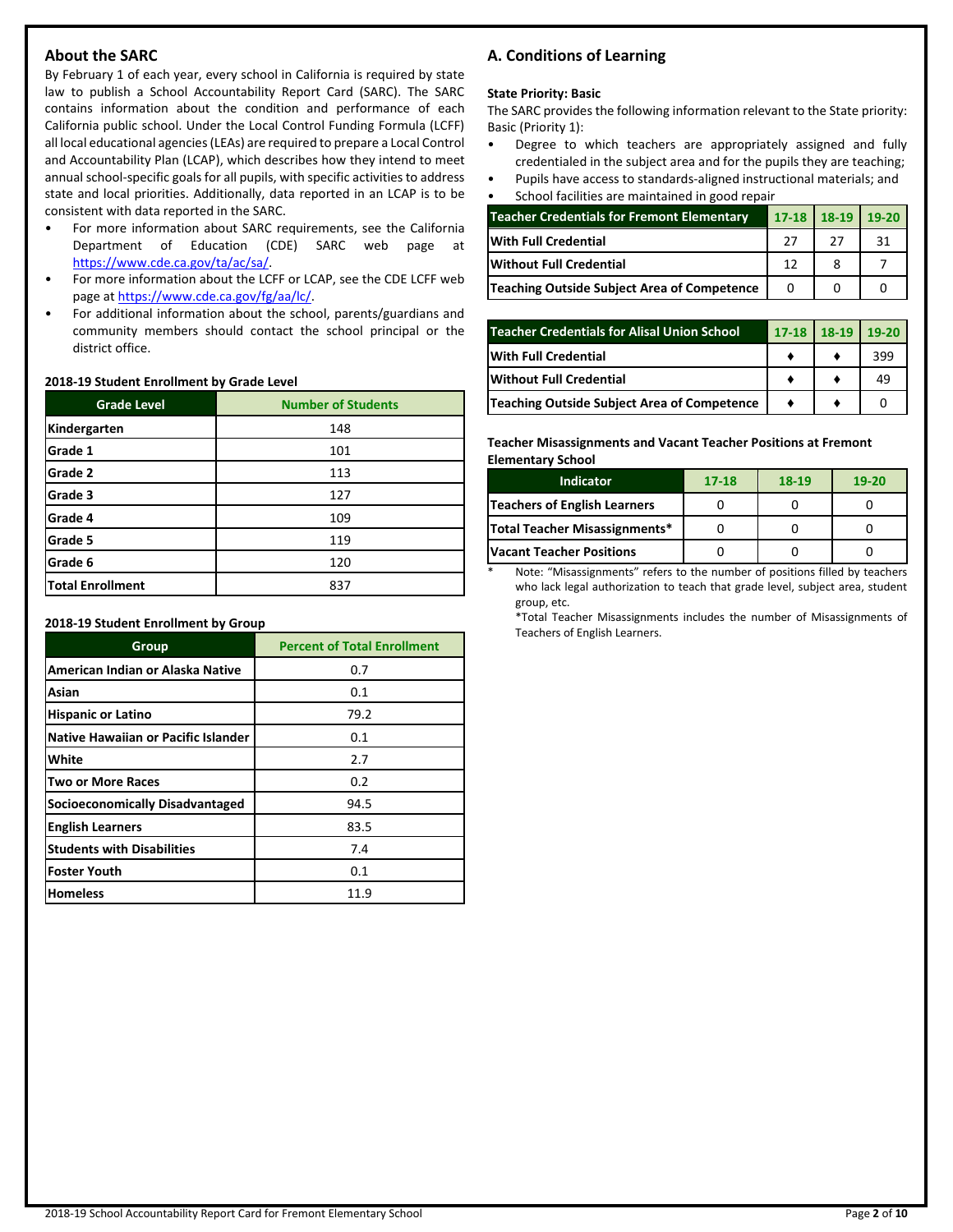## **Quality, Currency, Availability of Textbooks and Instructional Materials (School Year 2019-20)**

In order to meet requirements for common core state standards (CCSS), materials were updated as part of the 2018 adoption.

K-6 Wonders is used to teach all Language Arts standards. In K-6, teachers use Eureka Math.

## **Textbooks and Instructional Materials**

**Year and month in which data were collected: 2019**

| <b>Core Curriculum Area</b>         | <b>Textbooks and Instructional Materials/Year of Adoption</b>                                            |  |  |  |
|-------------------------------------|----------------------------------------------------------------------------------------------------------|--|--|--|
| <b>Reading/Language Arts</b>        | McMillan / McGraw-Hill, Wonders- K-3, Adopted 2017<br>McMillan / McGraw-Hill, Wonders- 4-6, Adopted 2018 |  |  |  |
|                                     | The textbooks listed are from most recent adoption:<br>Yes                                               |  |  |  |
|                                     | Percent of students lacking their own assigned textbook:<br>0                                            |  |  |  |
| <b>Mathematics</b>                  | Eureka Math, Adopted 2018                                                                                |  |  |  |
|                                     | The textbooks listed are from most recent adoption:<br><b>Yes</b>                                        |  |  |  |
|                                     | Percent of students lacking their own assigned textbook:<br>0                                            |  |  |  |
| Science                             | Delta Foss- (Kinder-5th grades) - Adopted 2007<br>McGraw-Hill- (6th grade) - Adopted 2006                |  |  |  |
|                                     | The textbooks listed are from most recent adoption:<br><b>Yes</b>                                        |  |  |  |
|                                     | Percent of students lacking their own assigned textbook: 0                                               |  |  |  |
| <b>History-Social Science</b>       | McGraw Hill, Imapact / Impacto, 4th-6th Grades - Adopted May 2019<br>McGraw-Hill, Vistas - Adopted 2006  |  |  |  |
|                                     | The textbooks listed are from most recent adoption:<br>Yes                                               |  |  |  |
|                                     | Percent of students lacking their own assigned textbook: 0                                               |  |  |  |
| Foreign Language                    | Not applicable                                                                                           |  |  |  |
|                                     | The textbooks listed are from most recent adoption:<br>No                                                |  |  |  |
|                                     | Percent of students lacking their own assigned textbook:<br>0                                            |  |  |  |
| <b>Health</b>                       | Not applicable                                                                                           |  |  |  |
|                                     | The textbooks listed are from most recent adoption:<br>No                                                |  |  |  |
|                                     | Percent of students lacking their own assigned textbook:<br>0                                            |  |  |  |
| <b>Visual and Performing Arts</b>   | Not applicable                                                                                           |  |  |  |
|                                     | The textbooks listed are from most recent adoption:<br>No                                                |  |  |  |
|                                     | Percent of students lacking their own assigned textbook:<br>0                                            |  |  |  |
| <b>Science Laboratory Equipment</b> | Not applicable                                                                                           |  |  |  |
|                                     | The textbooks listed are from most recent adoption:<br>No                                                |  |  |  |
|                                     | Percent of students lacking their own assigned textbook: 0                                               |  |  |  |

Note: Cells with N/A values do not require data.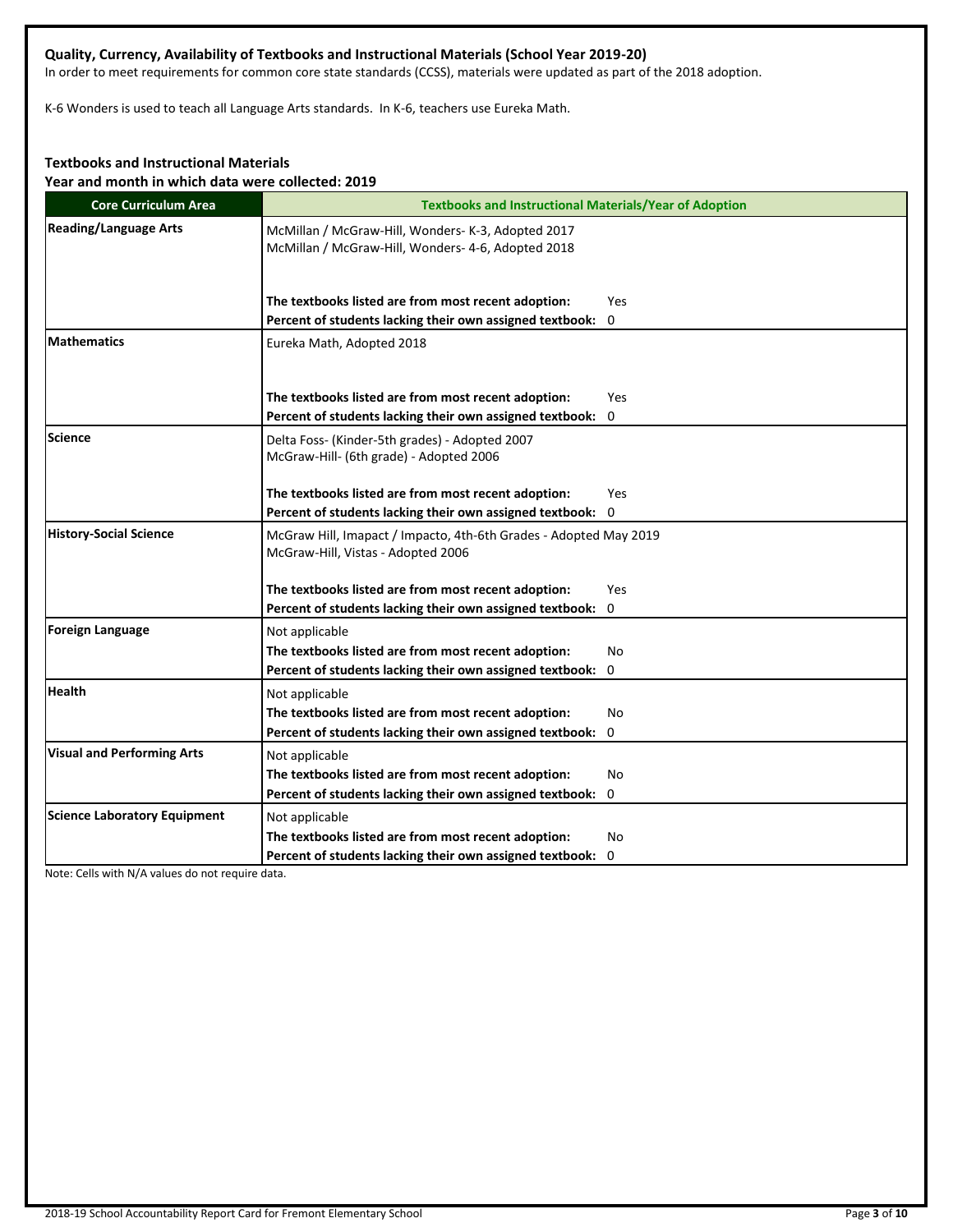## **School Facility Conditions and Planned Improvements (Most Recent Year)**

Classroom space at our school is adequate to support our school's current enrollment. The District maintains a planned program, which ensures routine maintenance functions are performed on a scheduled basis. Custodial staff performs basic cleaning operations daily. A locked fence surrounds our campus, and ensures the safety of our students at all times. Visitors to our campus must check in at the front office and wear a visitor badge for easy identification of strangers on campus. Fremont maintains sufficient space for effective classroom instruction for students and teachers as well as safe, play structures for all students to enjoy. Our site falls under the William's Settlement. Each year our school site is monitored to ensure all facilities are in safe and working order.

## **School Facility Good Repair Status (Most Recent Year) Year and month in which data were collected: August, 2019**

| <b>System Inspected</b>                                              | <b>Repair Status</b> | <b>Repair Needed and</b><br><b>Action Taken or Planned</b> |
|----------------------------------------------------------------------|----------------------|------------------------------------------------------------|
| Systems:<br>Gas Leaks, Mechanical/HVAC, Sewer                        | Good                 |                                                            |
| Interior:<br><b>Interior Surfaces</b>                                | Good                 |                                                            |
| <b>Cleanliness:</b><br>Overall Cleanliness, Pest/ Vermin Infestation | Good                 |                                                            |
| Electrical:<br>Electrical                                            | Good                 |                                                            |
| <b>Restrooms/Fountains:</b><br>Restrooms, Sinks/ Fountains           | Good                 |                                                            |
| Safety:<br>Fire Safety, Hazardous Materials                          | Good                 |                                                            |
| Structural:<br>Structural Damage, Roofs                              | Good                 |                                                            |
| External:<br>Playground/School Grounds, Windows/Doors/Gates/Fences   | Good                 |                                                            |
| <b>Overall Rating</b>                                                | <b>Exemplary</b>     |                                                            |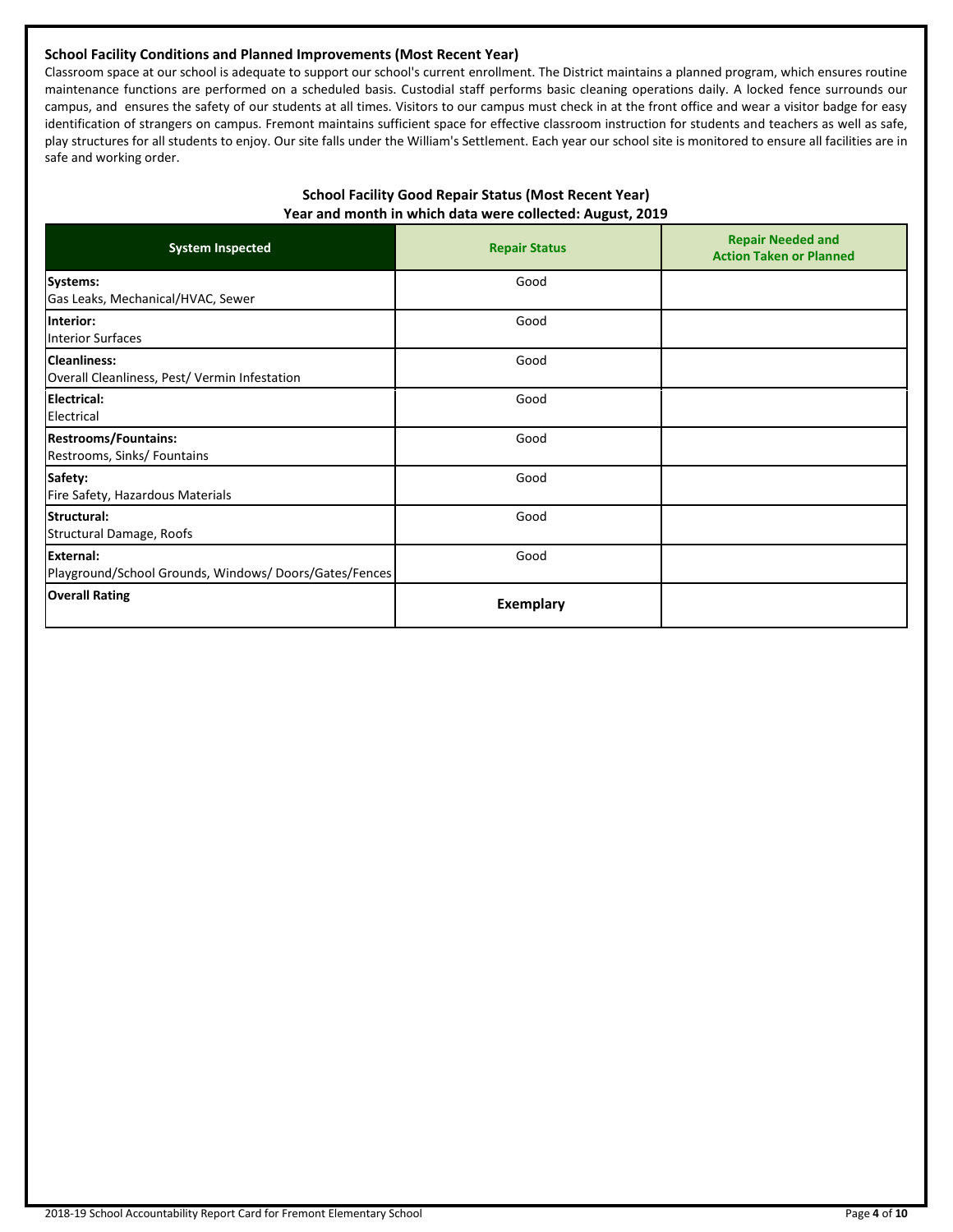## **B. Pupil Outcomes**

#### **State Priority: Pupil Achievement**

The SARC provides the following information relevant to the State priority: Pupil Achievement (Priority 4):

- **Statewide assessments** (i.e., California Assessment of Student Performance and Progress [CAASPP] System, which includes the Smarter Balanced Summative Assessments for students in the general education population and the California Alternate Assessments [CAAs] for English language arts/literacy [ELA] and mathematics given in grades three through eight and grade eleven. Only eligible students may participate in the administration of the CAAs. CAAs items are aligned with alternate achievement standards, which are linked with the Common Core State Standards [CCSS] for students with the most significant cognitive disabilities); and
- The percentage of students who have successfully completed courses that satisfy the requirements for entrance to the University of California and the California State University, or career technical education sequences or programs of study

## **CAASPP Test Results in ELA and Mathematics for All Students Grades Three through Eight and Grade Eleven**

**Percentage of Students Meeting or Exceeding the State Standard**

| <b>Subject</b> | <b>School</b><br>$17 - 18$ | <b>School</b><br>18-19 | <b>District</b><br>$17 - 18$ | <b>District</b><br>18-19 | <b>State</b><br>$17 - 18$ | <b>State</b><br>18-19 |
|----------------|----------------------------|------------------------|------------------------------|--------------------------|---------------------------|-----------------------|
| <b>IELA</b>    | 22                         | 31                     | 32                           | 36                       | 50                        | 50                    |
| <b>Math</b>    | 13                         | 22                     | 23                           | 28                       | 38                        | 39                    |

Note: Percentages are not calculated when the number of students tested is ten or less, either because the number of students in this category is too small for statistical accuracy or to protect student privacy.

Note: ELA and mathematics test results include the Smarter Balanced Summative Assessment and the CAA. The "Percent Met or Exceeded" is calculated by taking the total number of students who met or exceeded the standard on the Smarter Balanced Summative Assessment plus the total number of students who met the standard (i.e., achieved Level 3–Alternate) on the CAAs divided by the total number of students who participated in both assessments.

#### **School Year 2018-19 CAASPP Assessment Results - English Language Arts (ELA) Disaggregated by Student Groups, Grades Three through Eight and Eleven**

| . .<br><b>Student Group</b>                          | <b>Total</b><br><b>Enrollment</b> | <b>Number</b><br><b>Tested</b> | <b>Percent</b><br><b>Tested</b> | <b>Percent</b><br><b>Met or Exceeded</b> |
|------------------------------------------------------|-----------------------------------|--------------------------------|---------------------------------|------------------------------------------|
| <b>All Students</b>                                  | 464                               | 459                            | 98.92                           | 31.37                                    |
| Male                                                 | 231                               | 227                            | 98.27                           | 22.47                                    |
| Female                                               | 233                               | 232                            | 99.57                           | 40.09                                    |
| American Indian or Alaska Native                     | --                                | $- -$                          | --                              | --                                       |
| <b>Hispanic or Latino</b>                            | 418                               | 416                            | 99.52                           | 31.01                                    |
| White                                                | --                                | $- -$                          | --                              |                                          |
| <b>Two or More Races</b>                             | --                                | --                             | --                              | $- -$                                    |
| <b>Socioeconomically Disadvantaged</b>               | 455                               | 451                            | 99.12                           | 31.49                                    |
| <b>English Learners</b>                              | 433                               | 429                            | 99.08                           | 30.54                                    |
| <b>Students with Disabilities</b>                    | 47                                | 47                             | 100.00                          | 6.38                                     |
| <b>Students Receiving Migrant Education Services</b> | 21                                | 21                             | 100.00                          | 19.05                                    |
| <b>Homeless</b>                                      | 62                                | 62                             | 100.00                          | 0.00                                     |

Note: ELA test results include the Smarter Balanced Summative Assessment and the CAA. The "Percent Met or Exceeded" is calculated by taking the total number of students who met or exceeded the standard on the Smarter Balanced Summative Assessment plus the total number of students who met the standard (i.e., achieved Level 3–Alternate) on the CAAs divided by the total number of students who participated in both assessments.

## **CAASPP Test Results in Science for All Students Grades Five, Eight, and Ten**

#### **Percentage of Students Meeting or Exceeding the State Standard**

| <b>Subject</b>   | <b>School</b> | <b>School</b> | <b>District</b> | <b>District</b> | <b>State</b> | <b>State</b> |
|------------------|---------------|---------------|-----------------|-----------------|--------------|--------------|
|                  | $17 - 18$     | $18 - 19$     | $17 - 18$       | 18-19           | $17 - 18$    | 18-19        |
| <b>Science</b> I | N/A           | N/A           | N/A             | N/A             | N/A          | N/A          |

Note: Cells with N/A values do not require data.

Note: This is a placeholder for the California Science Test (CAST) which was administered operationally during the 2018-19 school year. However, these data are not available for inclusion in the 2018-19 SARC posting due February 1, 2020. These data will be included in the 2019-20 SARC posting due February 1, 2021.

#### **State Priority: Other Pupil Outcomes**

The SARC provides the following information relevant to the State priority: Other Pupil Outcomes (Priority 8):

• Pupil outcomes in the subject area of physical education

#### **2018-19 Percent of Students Meeting Fitness Standards**

| Grade<br>Level | 4 of 6 | $5$ of 6 | 6 of 6 |
|----------------|--------|----------|--------|
|                | 14.3   | 11.8     | 7.6    |

Note: Percentages are not calculated and double dashes (--) appear in the table when the number of students tested is ten or less, either because the number of students in this category is too small for statistical accuracy or to protect student privacy.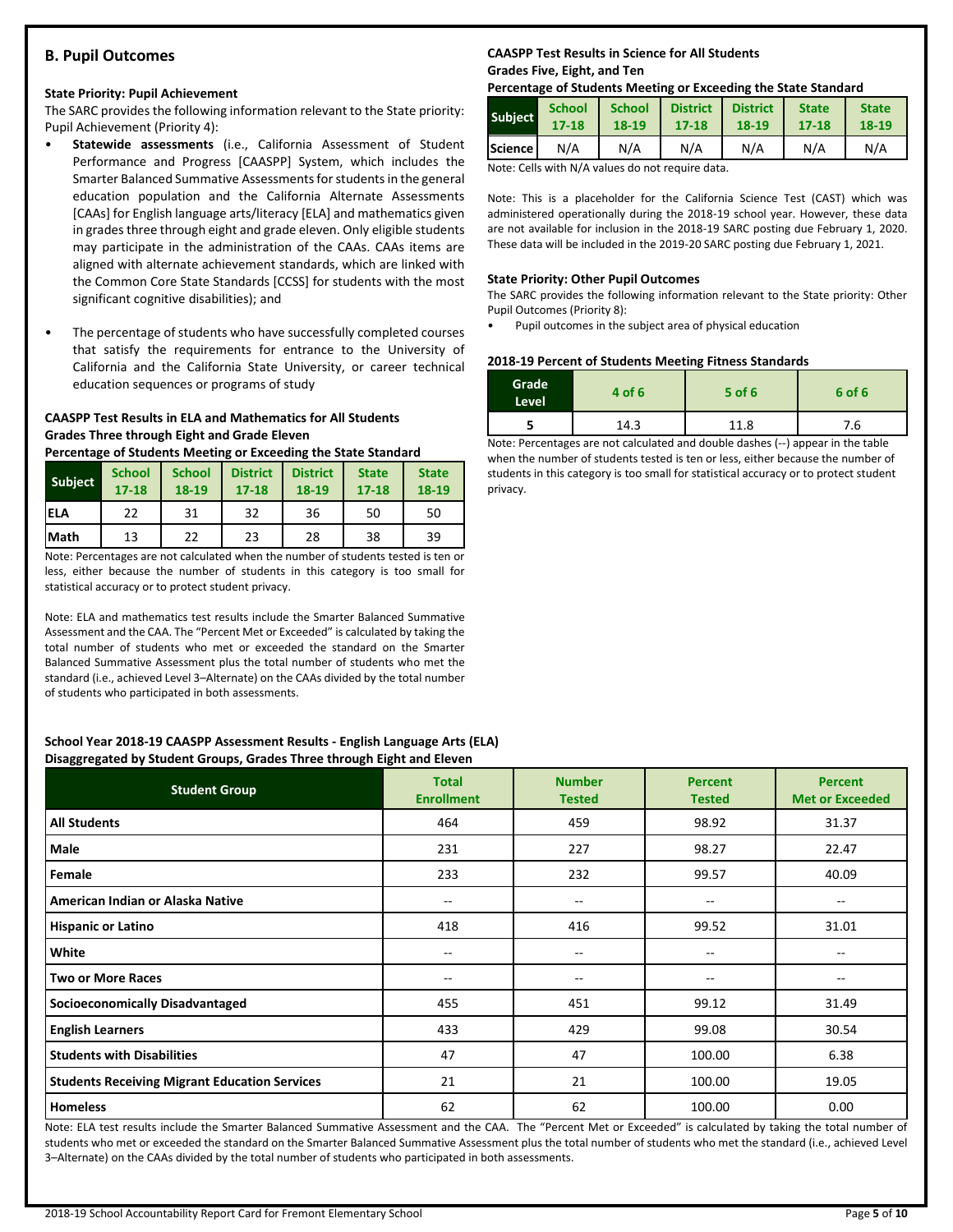Note: Double dashes (--) appear in the table when the number of students is ten or less, either because the number of students in this category is too small for statistical accuracy or to protect student privacy.

Note: The number of students tested includes all students who participated in the test whether they received a score or not; however, the number of students tested is not the number that was used to calculate the achievement level percentages. The achievement level percentages are calculated using only students who received scores.

## **School Year 2018-19 CAASPP Assessment Results - Mathematics**

**Disaggregated by Student Groups, Grades Three through Eight and Eleven**

| <b>Student Group</b>                                 | <b>Total</b><br><b>Enrollment</b> | <b>Number</b><br><b>Tested</b> | <b>Percent</b><br><b>Tested</b> | <b>Percent</b><br><b>Met or Exceeded</b> |
|------------------------------------------------------|-----------------------------------|--------------------------------|---------------------------------|------------------------------------------|
| <b>All Students</b>                                  | 464                               | 463                            | 99.78                           | 21.60                                    |
| Male                                                 | 231                               | 231                            | 100.00                          | 18.18                                    |
| Female                                               | 233                               | 232                            | 99.57                           | 25.00                                    |
| American Indian or Alaska Native                     | $\hspace{0.05cm}$                 | $-$                            | --                              | --                                       |
| <b>Hispanic or Latino</b>                            | 418                               | 417                            | 99.76                           | 21.82                                    |
| White                                                | $- -$                             | --                             | --                              |                                          |
| <b>Two or More Races</b>                             | $- -$                             | --                             | $- -$                           | $- -$                                    |
| <b>Socioeconomically Disadvantaged</b>               | 455                               | 454                            | 99.78                           | 21.59                                    |
| <b>English Learners</b>                              | 433                               | 432                            | 99.77                           | 21.06                                    |
| <b>Students with Disabilities</b>                    | 47                                | 47                             | 100.00                          | 4.26                                     |
| <b>Students Receiving Migrant Education Services</b> | 21                                | 21                             | 100.00                          | 23.81                                    |
| <b>Homeless</b>                                      | 62                                | 62                             | 100.00                          | 0.00                                     |

Note: Mathematics test results include the Smarter Balanced Summative Assessment and the CAA. The "Percent Met or Exceeded" is calculated by taking the total number of students who met or exceeded the standard on the Smarter Balanced Summative Assessment plus the total number of students who met the standard (i.e., achieved Level 3–Alternate) on the CAAs divided by the total number of students who participated in both assessments.

Note: Double dashes (--) appear in the table when the number of students is ten or less, either because the number of students in this category is too small for statistical accuracy or to protect student privacy.

Note: The number of students tested includes all students who participated in the test whether they received a score or not; however, the number of students tested is not the number that was used to calculate the achievement level percentages. The achievement level percentages are calculated using only students who received scores.

## **C. Engagement**

#### **State Priority: Parental Involvement**

- The SARC provides the following information relevant to the State priority: Parental Involvement (Priority 3):
- Efforts the school district makes to seek parent input in making decisions for the school district and each school site

#### **Opportunities for Parental Involvement (School Year 2019-20)**

Research shows a high correlation between parent involvement and effective schools. At Fremont Elementary, we recognize and value the importance of parent involvement. In creating and sustaining a thriving learning environment for all students, we encourage parents to visit and partner with our school. Fremont has an active Parent-Teacher Organization (PTO), which sponsors many projects for the benefit and welfare of our students. Parents are also encouraged to participate in school and district staff development activities, including active participation and membership of our School Site Council (SSC), District English Language Acquisition Committee (DELAC), and California Association for Bilingual Education (CABE) Conference. During Koffee Klatch / "Cafecito con la Directora," PTO,SSC, LCAP, Title 1 and reclassification parent informational meetings, parents are informed about assessment, curriculum, and instruction. We also provide parents with useful information and offer ways they can contribute as active school partners to ensure our students receive an excellent education exemplified by a strong home to school partnership.

We welcome all parents and encourage our parents and family members to visit or volunteer in the classrooms or at the site, in general. A true effort is made to maintain ongoing, and collaborative home to school communication in both English and Spanish. Parents at Fremont also continue participate in Parenting Partners for the 2018-2019 school year.

We value our volunteers and invite you to make a difference at Fremont! To volunteer, feel free to contact our office at (831) 753-5750. Parents can join our School Site Council (SSC), Parent & Teacher Organization (PTO), or District English Language Advisory Committee (DELAC). In addition to attending Back- to-School Night and Open House, parents can volunteer in classrooms, chaperone field trips, support school fund-raisers, and come to parentteacher conferences in both the Fall and Spring. We also have several fun events throughout the school year which include movie nights, and PBIS schoolwide events. We reach out to support and communicate with parents in all segments of our community. Our parents provide vital support to our students and staff! For more information about how to get involved at your school, please contact Dr. Clara Fernández, School Principal at (831) 753-5750.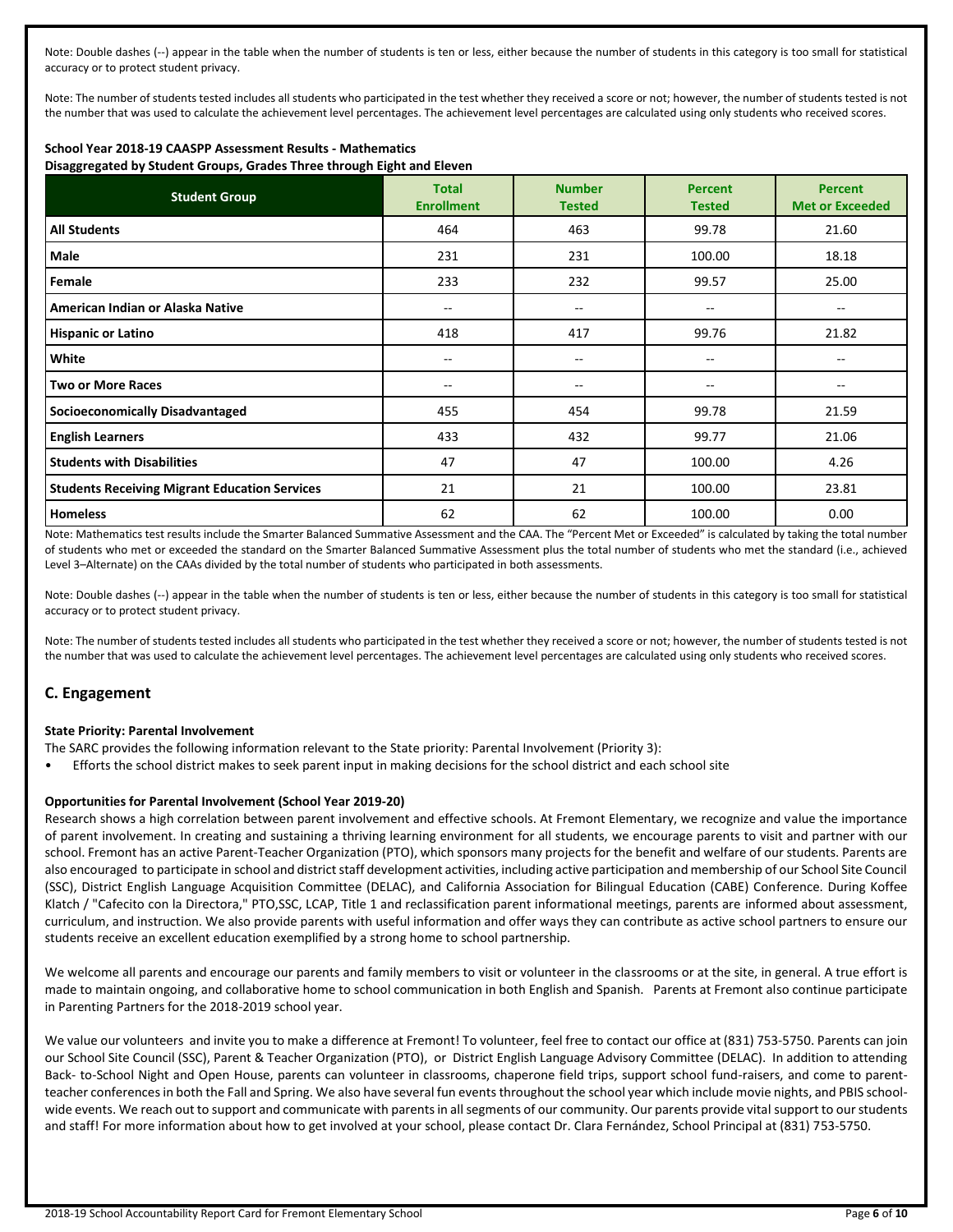#### **State Priority: School Climate**

The SARC provides the following information relevant to the State priority: School Climate (Priority 6):

- Pupil suspension rates;
- Pupil expulsion rates; and
- Other local measures on the sense of safety.

#### **School Safety Plan**

Student safety and well-being continue to be of the utmost importance at Fremont. We have emergency, earthquake, lock down, and monthly fire preparedness drills in place. Campus supervisors monitor school grounds before and after school, at recesses, and at lunchtime with the support of administrators at the site. In addition, two teachers are assigned to yard-duty supervision during before school, morning and mid-morning recess. Supervisors attend monthly meetings with administrators on campus safety to review the rules for safe, respectful, and responsible behavior resulting in an entire campus systemic supervision process. In class, students receive character education matched to our PBIS behavioral expectations: Be Respectful, Be Responsible, and Be Safe. Our PBIS is a school-wide positive behavior intervention and support program. Our Whole-Child division counselor provides in class training to our students and teachers on topics around bullying and prevention. Teachers regularly review the rules for safe and responsible behavior. We require that all visitors enter the school through the main office door, where they sign in and receive a visitor's badge. Most recently, our staff has begun training on ALICE (Alert, Lockdown, Inform, Counter, Evacuate) Training, which focuses on providing preparation and a plan for individuals and organizations on how to more proactively handle the threat of an aggressive intruder or active shooter event. A number of selected classrooms have or will have participated in an "Alice-Lock Down" drill, where barricading exercises take place. Likewise, Fremont counts with an Alice member committee.

We revise our School Safety Plan annually, and will be reviewed and approved by our School Site Council by February 2020. School Site Council members are also informed of the mandated contents and procedures. School Site Council has the opportunity to provide input and feedback. The School Site Council approves plan by the end of February and then the plan is submitted to Monterey County Office of Education by March 1st. The plan includes procedures for emergencies, exit routes, and location of emergency shut-off stations. We make the plan available in the school office and share it with all staff during one of our staff meetings of the school year. The school site's safety plan is reviewed annually by staff and School Site Council. Staff is informed of the contents of the plan, where plan is located, and how plan can be used. School Site Council members are also informed of the mandated contents and procedures. School Site Council has the opportunity to provide input and feedback.

Fremont has implemented Positive Behavior Interventions and Supports (PBIS), which is a proactive approach to establishing the behavioral supports and social culture needed for all students in the school to achieve social, emotional, academic success. In particular, Fremont has school-wide expectations for all students that are visible in most school areas (e.g., classrooms, cafeteria, library, computer lab, office, hallways, etc.). Other critical elements of PBIS include, but are not limited to: establishing a team/collaboration, faculty buy-in, establishing data-based decision-making system, modifying discipline referral process, forms, and definitions, establishing expectations and rules, developing lessons plans and teaching the expected behaviors, creating a reward system, refining consequences, monitoring, evaluating and modifying as needed.

| Suspensions and Expulsions for the School | 2016-17 | 2017-18 | 2018-19 |  |
|-------------------------------------------|---------|---------|---------|--|
| <b>Suspensions Rate</b>                   | 0.0     | 0.9     | 1.0     |  |
| <b>Expulsions Rate</b>                    | 0.0     | 0.0     | 0.0     |  |

| <b>Suspensions and Expulsions for the District</b> | 2016-17 | 2017-18 | 2018-19  |
|----------------------------------------------------|---------|---------|----------|
| <b>Suspensions Rate</b>                            | U.J     | --      | <b>.</b> |
| <b>Expulsions Rate</b>                             | 0.0     | o.c     | 0.0      |

| Suspensions and Expulsions for the State | 2016-17 | 2017-18 | 2018-19 |
|------------------------------------------|---------|---------|---------|
| <b>Suspensions Rate</b>                  |         | ر. د    |         |
| <b>Expulsions Rate</b>                   | U.L     | U.L     | ∪.⊥     |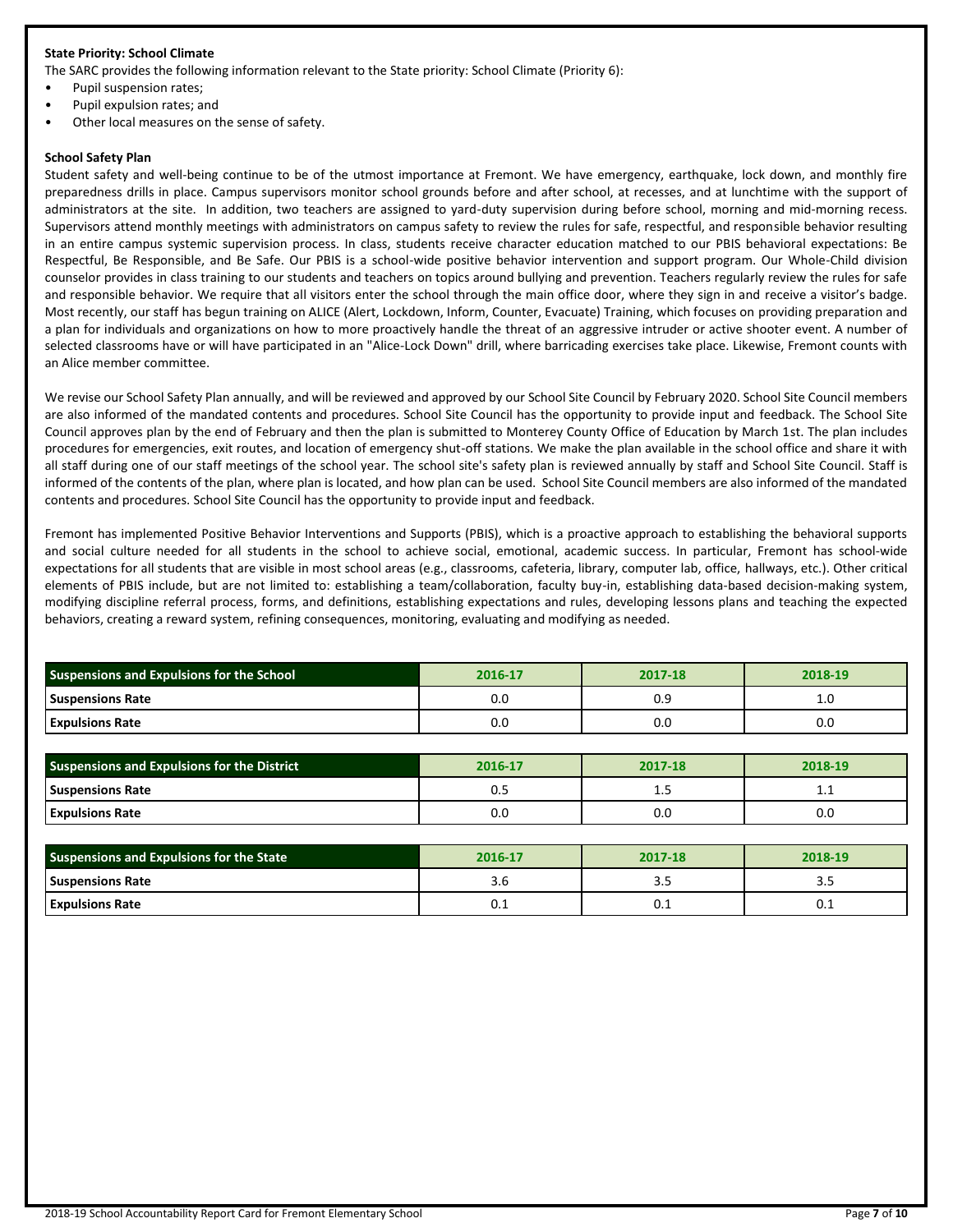## **D. Other SARC Information**

The information in this section is required to be in the SARC but is not included in the state priorities for LCFF.

#### **Ratio of Academic Counselors to Pupils (School Year 2018-19)**

| <b>Title</b>        | <b>Ratio</b> |
|---------------------|--------------|
| Academic Counselor* | ں.           |

One Full Time Equivalent (FTE) equals one staff member working full time; one FTE could also represent two staff members who each work 50 percent of full time.

#### **Student Support Services Staff (School Year 2018-19)**

| <b>Title</b>                                                                                                                                                  | <b>Number of Full-Time Equivalent</b><br>$($ FTE $)$ |
|---------------------------------------------------------------------------------------------------------------------------------------------------------------|------------------------------------------------------|
| <b>Counselor (Social/Behavioral or Career Development)</b>                                                                                                    |                                                      |
| Library Media Teacher (Librarian)                                                                                                                             |                                                      |
| Library Media Services Staff (Paraprofessional)                                                                                                               |                                                      |
| Psychologist                                                                                                                                                  |                                                      |
| <b>Social Worker</b>                                                                                                                                          |                                                      |
| <b>Nurse</b>                                                                                                                                                  |                                                      |
| Speech/Language/Hearing Specialist                                                                                                                            | 1.0                                                  |
| <b>Resource Specialist (non-teaching)</b>                                                                                                                     |                                                      |
| Other                                                                                                                                                         | 1.0                                                  |
| One Full Time Equipplent (FTE) equals and staff momber weaking full time, and FTE squid also conceent two staff mombers who cash work FO norseal of full time |                                                      |

One Full Time Equivalent (FTE) equals one staff member working full time; one FTE could also represent two staff members who each work 50 percent of full time.

#### **Average Class Size and Class Size Distribution (Elementary)**

| Grade<br>Level | 2016-17<br><b>Average</b><br><b>Class</b><br><b>Size</b> | 2016-17<br># of<br>Classes*<br><b>Size</b><br>$1 - 20$ | 2016-17<br># of<br>Classes*<br><b>Size</b><br>$21 - 32$ | 2016-17<br># of<br>Classes*<br><b>Size</b><br>$33+$ | 2017-18<br>Average<br><b>Class</b><br><b>Size</b> | 2017-18<br># of<br>Classes*<br><b>Size</b><br>$1 - 20$ | 2017-18<br># of<br>Classes*<br><b>Size</b><br>21-32 | 2017-18<br># of<br>Classes*<br><b>Size</b><br>$33+$ | 2018-19<br><b>Average</b><br><b>Class</b><br><b>Size</b> | 2018-19<br># of<br>Classes*<br><b>Size</b><br>$1 - 20$ | 2018-19<br># of<br>Classes*<br><b>Size</b><br>$21 - 32$ | 2018-19<br># of<br>Classes*<br><b>Size</b><br>$33+$ |
|----------------|----------------------------------------------------------|--------------------------------------------------------|---------------------------------------------------------|-----------------------------------------------------|---------------------------------------------------|--------------------------------------------------------|-----------------------------------------------------|-----------------------------------------------------|----------------------------------------------------------|--------------------------------------------------------|---------------------------------------------------------|-----------------------------------------------------|
| К              | 26                                                       | $\mathbf{1}$                                           | 4                                                       |                                                     | 20                                                | 3                                                      | 4                                                   |                                                     | 25                                                       |                                                        | 6                                                       |                                                     |
| 1              | 25                                                       |                                                        | 5                                                       |                                                     | 24                                                |                                                        | 5                                                   |                                                     | 25                                                       |                                                        | 4                                                       |                                                     |
| $\mathbf{2}$   | 22                                                       |                                                        | 5                                                       |                                                     | 25                                                |                                                        | 4                                                   |                                                     | 22                                                       | 1                                                      | 4                                                       |                                                     |
| 3              | 25                                                       |                                                        | 5                                                       |                                                     | 29                                                |                                                        | 4                                                   |                                                     | 25                                                       |                                                        | 5                                                       |                                                     |
| 4              | 26                                                       |                                                        | 4                                                       |                                                     | 32                                                |                                                        | 3                                                   | 1                                                   | 27                                                       |                                                        | 4                                                       |                                                     |
| 5              | 33                                                       |                                                        | $\overline{2}$                                          | 2                                                   | 28                                                |                                                        | 4                                                   |                                                     | 30                                                       |                                                        | 4                                                       |                                                     |
| 6              | 31                                                       |                                                        | 4                                                       |                                                     | 26                                                | $\overline{2}$                                         | 1                                                   | 3                                                   | 21                                                       | $\overline{2}$                                         | 4                                                       |                                                     |
| Other**        |                                                          |                                                        |                                                         |                                                     | 24                                                |                                                        | $\mathbf{1}$                                        |                                                     | 8                                                        | $\mathbf{1}$                                           |                                                         |                                                     |

\*Number of classes indicates how many classes fall into each size category (a range of total students per class).

\*\* "Other" category is for multi-grade level classes.

#### **Professional Development provided for Teachers**

| <b>Measure</b>                                                                  | 2017-18 | 2018-19 | 2019-20 |
|---------------------------------------------------------------------------------|---------|---------|---------|
| Number of school days dedicated to Staff Development and Continuous Improvement |         |         |         |

Each year, targeted professional improvement activities are provided for teachers, instructional aides, and other employees. Activities reflect the school's goals and objectives and are part of Fremont's School Plan for Student Achievement (SPSA). Staff development topics for 2019-20 include a focus on literacy with an emphasis on comprehension, vocabulary development, full implementation of the California Common Core State Standards (for ELA and math), and English language development. All teachers receive extensive literacy training with a focus on reading literature and informational through Close Reading and vocabulary development strengthened through our STORM teacher coaching and modeling for this academic year.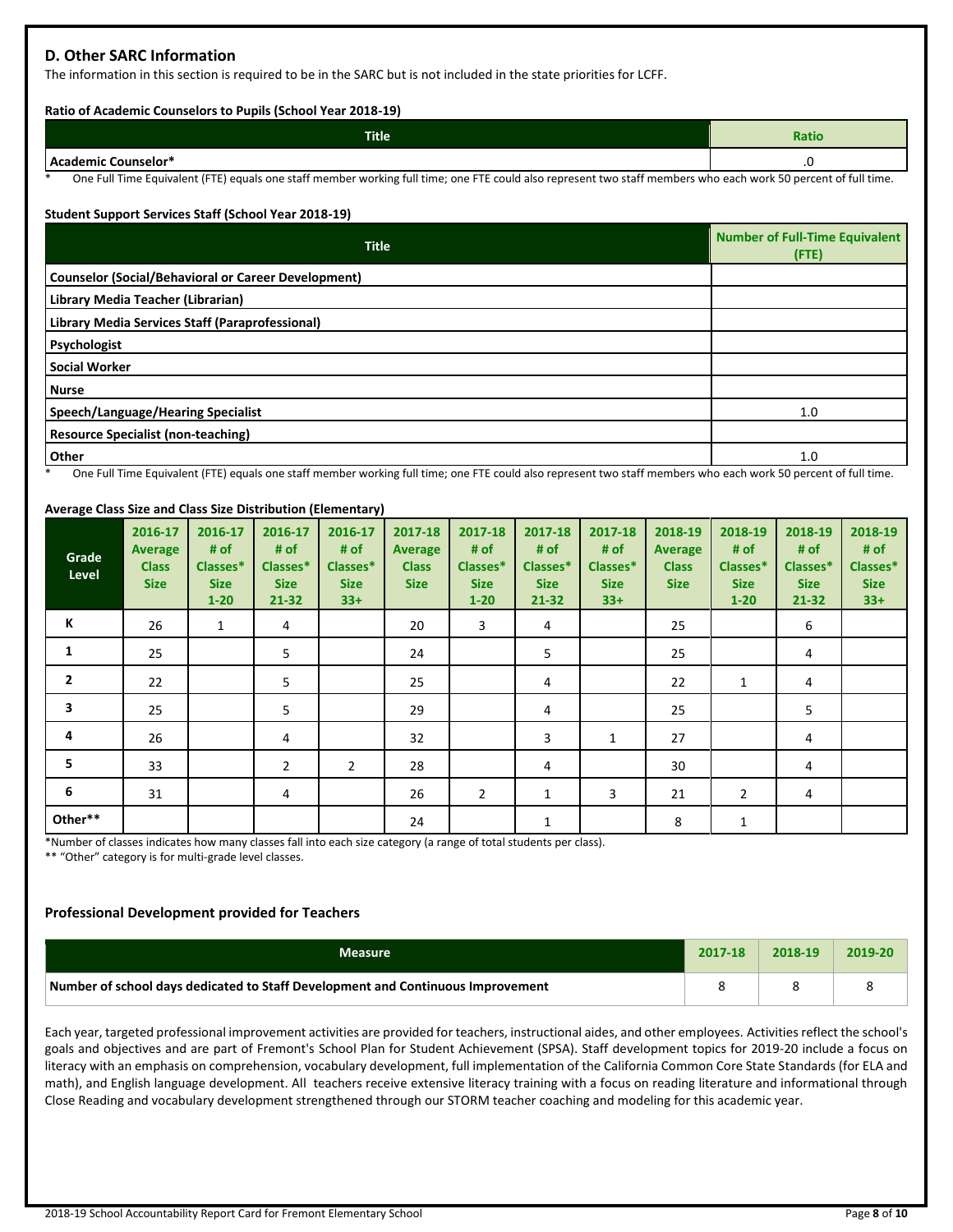Staff Development topics are detailed more fully below and include:

1. Common Core Standards-Based planning for instruction, learning and assessment

2. Close Reading Phases 1-3

- 3. Visible Learning based on John Hattie, Dr. Douglas Fisher, Nancy Frey, and Dr. Olivia Amador
- 4. English Language Development (integrated vs Designated ELD) and New ELD Generation Standards.
- 5. Coaching Cycles (for Academic Coaches)
- 6. Teaching to the Math standards
- 7. 8 Mathematical Practices-How to apply them in your classroom?

8. Write Up a STORM through Wilda Storm and Scott Woodward (focus on vocabulary development)

9. Professional development delivered through grade level sessions during regular work days with release time for classroom teachers.

10. Eureka Math-Prep & Customization for effective lesson delivery

\*Teachers are supported during implementation by the site's Instructional Coach and STORM coach.

\*\*Small group instruction based on our site's Problem of Practice driven by school-wide diagnostic assessment data, such as the BPST. This year, Fremont also added a Problem of Practice for math.

| Category                             | <b>District</b><br><b>Amount</b> | <b>State Average for</b><br><b>Districts In Same</b><br><b>Category</b> |
|--------------------------------------|----------------------------------|-------------------------------------------------------------------------|
| <b>Beginning Teacher Salary</b>      | \$44,149                         | \$45,741                                                                |
| <b>Mid-Range Teacher Salary</b>      | \$71,785                         | \$81,840                                                                |
| <b>Highest Teacher Salary</b>        | \$100,035                        | \$102,065                                                               |
| <b>Average Principal Salary (ES)</b> | \$126,234                        | \$129,221                                                               |
| <b>Average Principal Salary (MS)</b> | \$0                              | \$132,874                                                               |
| <b>Average Principal Salary (HS)</b> | \$0                              | \$128,660                                                               |
| <b>Superintendent Salary</b>         | \$200,850                        | \$224,581                                                               |

#### **FY 2017-18 Teacher and Administrative Salaries**

| <b>Percent of District Budget</b> | <b>District</b><br><b>Amount</b> | <b>State Average for</b><br><b>Districts In Same</b><br><b>Category</b> |
|-----------------------------------|----------------------------------|-------------------------------------------------------------------------|
| <b>Teacher Salaries</b>           | 32%                              | 36%                                                                     |
| <b>Administrative Salaries</b>    | 6%                               | 5%                                                                      |

For detailed information on salaries, see the CDE Certificated Salaries & Benefits webpage a[t www.cde.ca.gov/ds/fd/cs/.](http://www.cde.ca.gov/ds/fd/cs/)

## **Types of Services Funded**

## **FY 2017-18 Expenditures Per Pupil and School Site Teacher Salaries**

| Level              | <b>Total</b> | <b>Restricted</b> | <b>Unrestricted</b> | <b>Average</b><br><b>Teacher</b><br><b>Salary</b> |
|--------------------|--------------|-------------------|---------------------|---------------------------------------------------|
| <b>School Site</b> | \$4,468      | \$803             | \$3,665             | \$66,268                                          |
| <b>District</b>    | N/A          | N/A               | \$5,459             | \$72,451.00                                       |
| <b>State</b>       | N/A          | N/A               | \$7,506.64          | \$82,663.00                                       |

| <b>Percent Differences</b>  | <b>Unrestricted</b> | Average<br><b>Teacher</b><br><b>Salary</b> |
|-----------------------------|---------------------|--------------------------------------------|
| <b>School Site/District</b> | $-32.9$             | 2.2                                        |
| <b>School Site/ State</b>   | $-21.9$             | -6.4                                       |

Note: Cells with N/A values do not require data.

**The California Department of Education issued guidance to LEAs on August 1, 2018, regarding how to calculate school-level per-pupil expenditures that will be reported on 2018-19 report cards.**

Fremont Elementary has upgraded their technology by providing one to one student devices in grades K-6, including our Life Skill Classrooms.This is a way to help our technology system be compatible with our Common Core Standards Based requirements. All school classrooms have been upgraded with new color printers. Three carts on wheels are still available to support any grade level. Counseling services provide socio-emotional supports to our students and families. Counseling services continue to serve several of our students, whom on a daily basis struggle with traumas, and other emotional needs, which include low self-esteem. Parents also receive additional supports via community resources, depending on the need. Counselors make referrals outside of school as needed. Our school staff, including administration, make family referrals as needed to our Family Resource Centers, currently situated at Alisal Community School, Martin Luther King Jr. School, and Frank Paul Elementary. Fremont also counts with a part-time Parent Education Specialist; from Tuesdays-Thursdays, 2-4 p.m. Our school psychologist also makes referrals to our Monterey County Behavioral Health Department as needed. We have three, Intervention teachers being funded through our Title 1 and LCFF monies; these three teachers work with our K-6th grade classes on a daily basis via push-in small group instruction in the area of basic literacy skills. The goal is for the intervention teachers to support homeroom teachers with targeted, intentional, data-driven, daily, push, in small group intervention, where the homeroom teacher is the lead in addressing the need for the development of a strong reading foundation for all of our students to be able to access grade level text complexity, while also developing their vocabulary.

Write Up a STORM is a consultant funded by Fremont to provide direct professional development and coaching to teachers in the areas of Writing and English Language Development through students' vocabulary development and Close Reading. Our STORM Coach provides direct services to students when modeling lessons for teachers. He work with teachers on a monthly basis to monitor and review data, and make adjustments to instruction to ensure student learning goals are met. Lexia Core 5 after school support services are made available to students needing additional intervention support. Teachers work with a group of no more than 6 students, three times a week, for an hour. Additional intervention services are available via our ASES program, which is our 3 hour after school program that focuses on homework and academic support via intervention on English language arts and math, as well as enrichment services via our District Music partnership, art, and STEAM. Well over one hundred students are part of our ASES program. The school also counts with two AmeriCorp tutors that provide direct, 1:1 support to students needing an extra push to reach grade level reading proficiency.